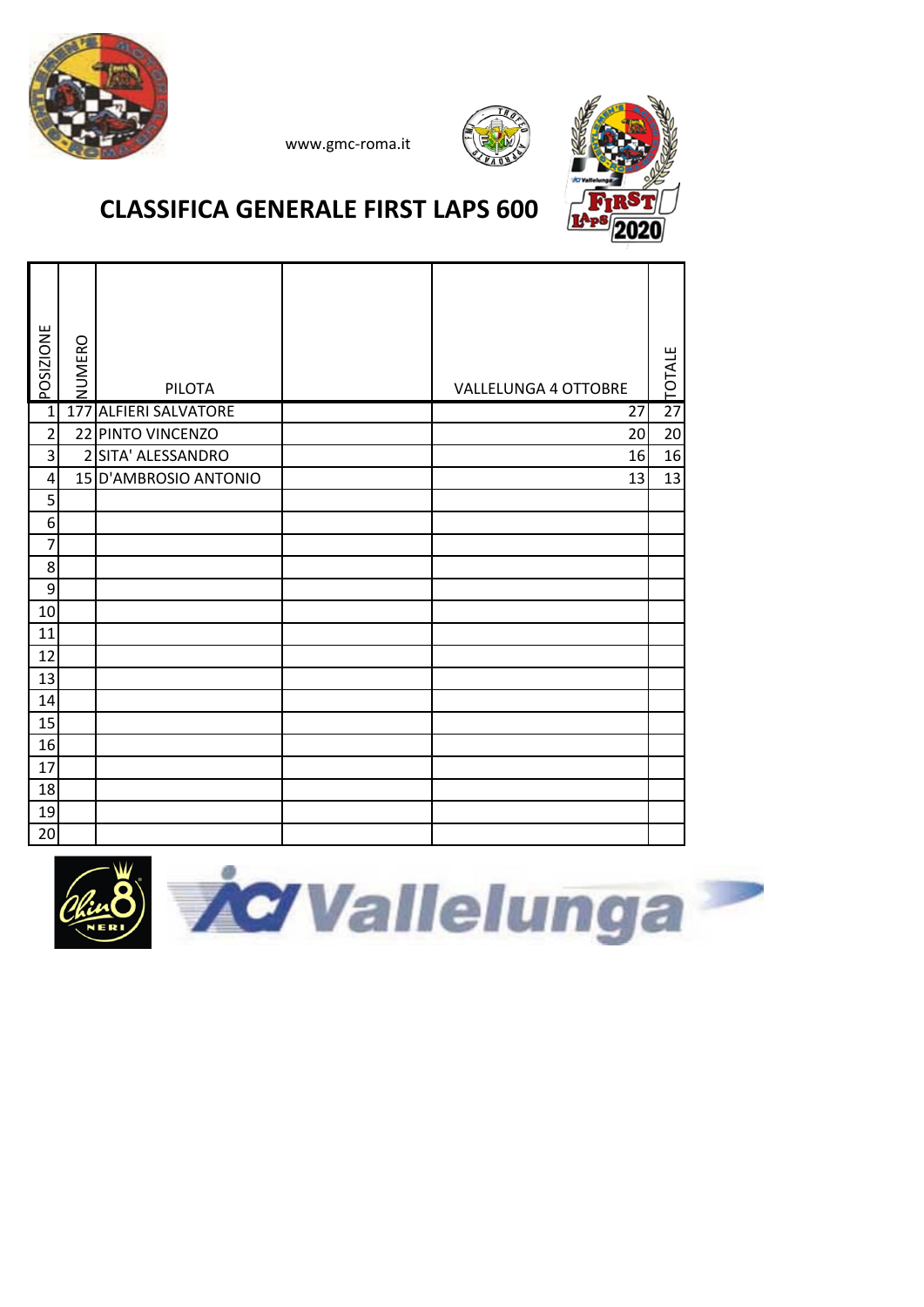





# **CLASSIFICA UNDER 35 FIRST LAPS 600**

| <b>POSIZIONE</b>        | NUMERO         | <b>PILOTA</b>         | <b>VALLELUNGA 4 OTTOBRE</b> | 21ALE           |
|-------------------------|----------------|-----------------------|-----------------------------|-----------------|
| $\overline{1}$          |                | 177 ALFIERI SALVATORE | 25                          |                 |
| $\overline{\mathbf{c}}$ | $\overline{2}$ | SITA' ALESSANDRO      | 20                          | $\overline{20}$ |
| 3                       |                | 15 D'AMBROSIO ANTONIO | 16                          | 16              |
| $\overline{\mathbf{r}}$ |                |                       |                             |                 |
| 5                       |                |                       |                             |                 |
| 6                       |                |                       |                             |                 |
| $\overline{7}$          |                |                       |                             |                 |
| 8                       |                |                       |                             |                 |
| 9                       |                |                       |                             |                 |
| $10\,$                  |                |                       |                             |                 |
| 11                      |                |                       |                             |                 |
| 12                      |                |                       |                             |                 |
| 13                      |                |                       |                             |                 |
| 14                      |                |                       |                             |                 |
| 15                      |                |                       |                             |                 |
| 16                      |                |                       |                             |                 |
| 17                      |                |                       |                             |                 |
| 18                      |                |                       |                             |                 |
| 19                      |                |                       |                             |                 |
| 20                      |                |                       |                             |                 |



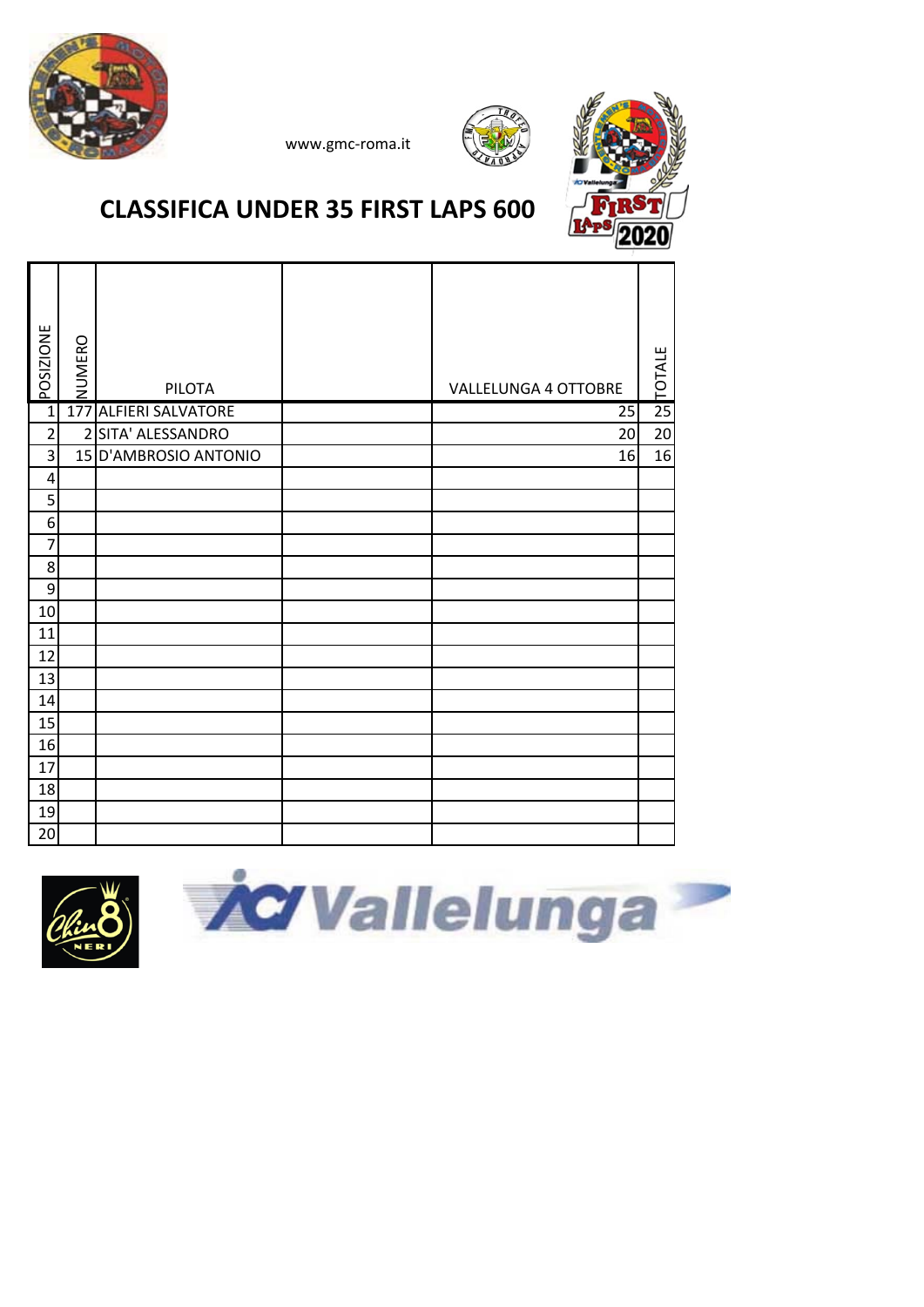





#### **CLASSIFICA OVER 35 FIRST LAPS 600**

| <b>POSIZIONE</b> | NUMERO          | PILOTA         | VALLELUNGA 4 OTTOBRE | 25<br>TOTALE |
|------------------|-----------------|----------------|----------------------|--------------|
| $\mathbf{1}$     | $\overline{22}$ | PINTO VINCENZO | $\overline{25}$      |              |
| $\overline{2}$   |                 |                |                      |              |
| 3                |                 |                |                      |              |
| $\pmb{4}$        |                 |                |                      |              |
| 5                |                 |                |                      |              |
| $\boldsymbol{6}$ |                 |                |                      |              |
| $\overline{7}$   |                 |                |                      |              |
| $\bf 8$          |                 |                |                      |              |
| 9                |                 |                |                      |              |
| 10               |                 |                |                      |              |
| 11               |                 |                |                      |              |
| 12               |                 |                |                      |              |
| 13               |                 |                |                      |              |
| $14\,$           |                 |                |                      |              |
| 15               |                 |                |                      |              |
| 16               |                 |                |                      |              |
| 17               |                 |                |                      |              |
| 18               |                 |                |                      |              |
| 19               |                 |                |                      |              |
| 20               |                 |                |                      |              |

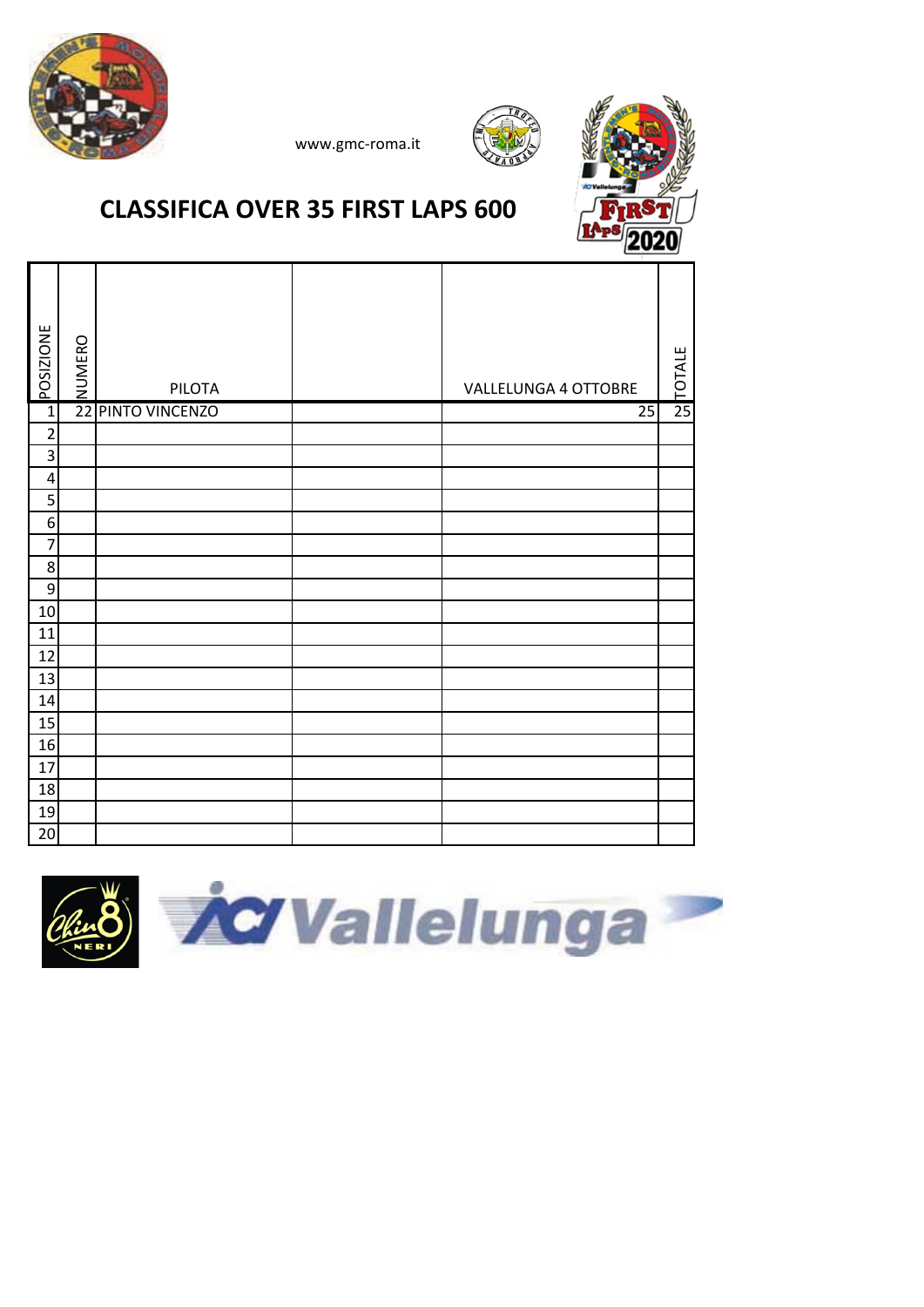





### **CLASSIFICA GENERALE FIRST LAPS SBK**

| POSIZIONE      | <b>NUMERO</b> | <b>PILOTA</b>              | <b>VALLELUNGA 4 OTTOBRE</b> | <b>TOTALE</b>   |
|----------------|---------------|----------------------------|-----------------------------|-----------------|
| $\mathbf{1}$   |               | 101 MASTRANTONI SIMONE     | 27                          | $\overline{27}$ |
| $\overline{2}$ |               | 272 TEMPESTI YURI          | 20                          | 20              |
| 3              |               | 112 SPINELLI DAVIDE        | 16                          | 16              |
| 4              |               | 55 MARINELLI SIMONE        | 13                          | 13              |
| 5              |               | 57 ASCIONE GIANLUIGI       | 11                          | 11              |
| 6              |               | 36 TROTTA EMMANUEL         | 10                          | 10              |
| 7              | 7             | <b>BASILE LUCIANO</b>      | 9                           | 9               |
| 8              |               | 49 MICHELANGELI FEDERICO   | 8                           | $\overline{8}$  |
| $9\,$          |               | 19 DEBERNARDIS FRANCESCO   | 7                           | $\overline{7}$  |
| 10             |               | 125 ESPOSITO LUCIANO       | 0                           | $\mathbf 0$     |
| 11             | 77            | <b>BIXIO CESARE ANDREA</b> | 0                           | $\overline{0}$  |
| 12             |               |                            |                             |                 |
| 13             |               |                            |                             |                 |
| 14             |               |                            |                             |                 |
| 15             |               |                            |                             |                 |
| 16             |               |                            |                             |                 |
| 17             |               |                            |                             |                 |
| 18             |               |                            |                             |                 |
| 19             |               |                            |                             |                 |
| 20             |               |                            |                             |                 |



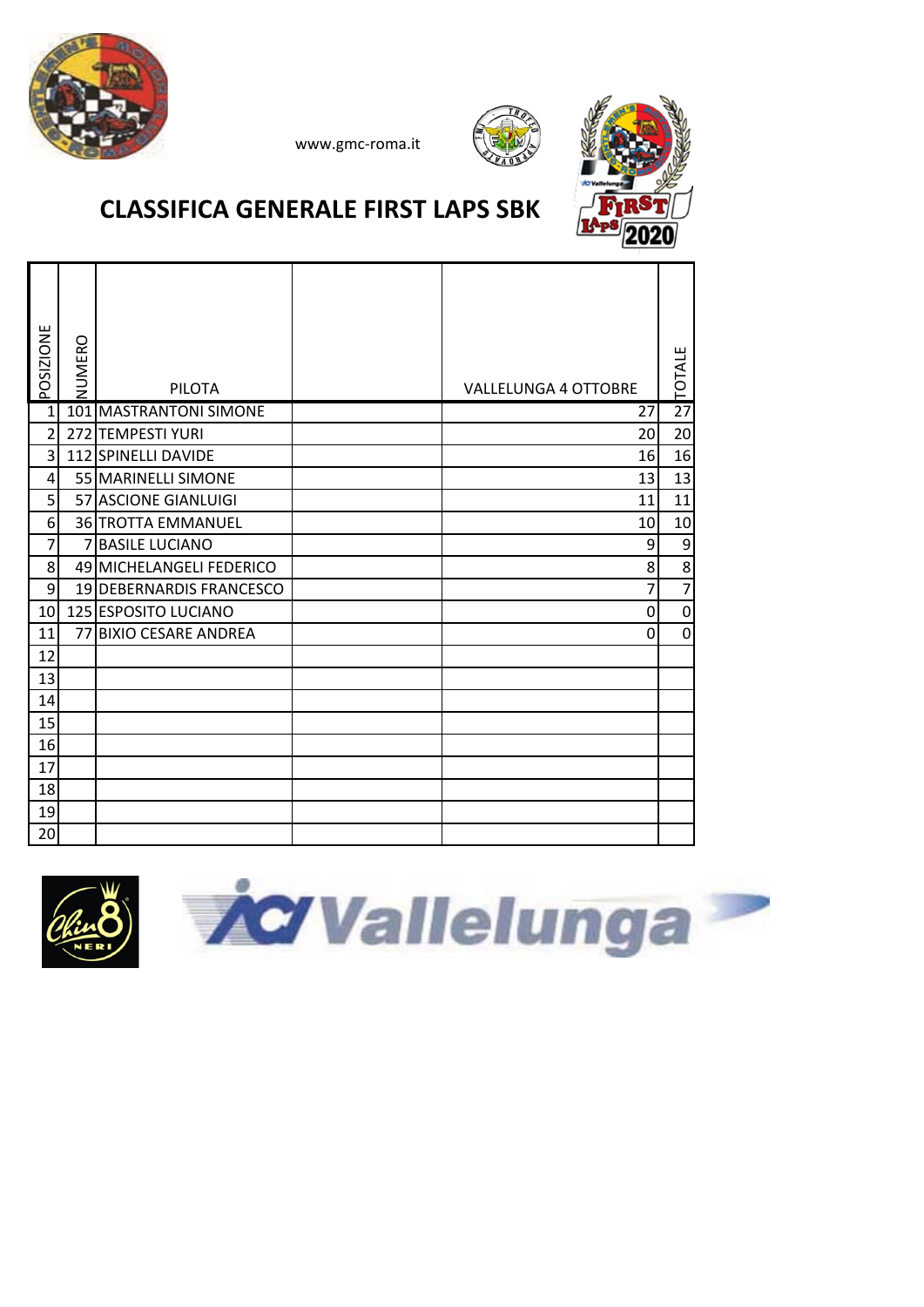





# **CLASSIFICA UNDER 35 FIRST LAPS SBK**

| <b>POSIZIONE</b> | NUMERO | <b>PILOTA</b>            | <b>VALLELUNGA 4 OTTOBRE</b> | <b>TOTALE</b>   |
|------------------|--------|--------------------------|-----------------------------|-----------------|
| $\overline{1}$   | 272    | <b>TEMPESTI YURI</b>     | 25                          | $\overline{25}$ |
| $\overline{2}$   |        | 57 ASCIONE GIANLUIGI     | 20                          | 20              |
| $\overline{3}$   |        | 36 TROTTA EMMANUEL       | 16                          | 16              |
| $\overline{4}$   |        | 49 MICHELANGELI FEDERICO | 13                          | 13              |
| 5                |        | 19 DEBERNARDIS FRANCESCO | 11                          | 11              |
| 6                |        |                          |                             |                 |
| $\overline{7}$   |        |                          |                             |                 |
| $\bf 8$          |        |                          |                             |                 |
| $\boldsymbol{9}$ |        |                          |                             |                 |
| 10               |        |                          |                             |                 |
| 11               |        |                          |                             |                 |
| 12               |        |                          |                             |                 |
| 13               |        |                          |                             |                 |
| 14               |        |                          |                             |                 |
| 15               |        |                          |                             |                 |
| 16               |        |                          |                             |                 |
| 17               |        |                          |                             |                 |
| 18               |        |                          |                             |                 |
| 19               |        |                          |                             |                 |
| 20               |        |                          |                             |                 |